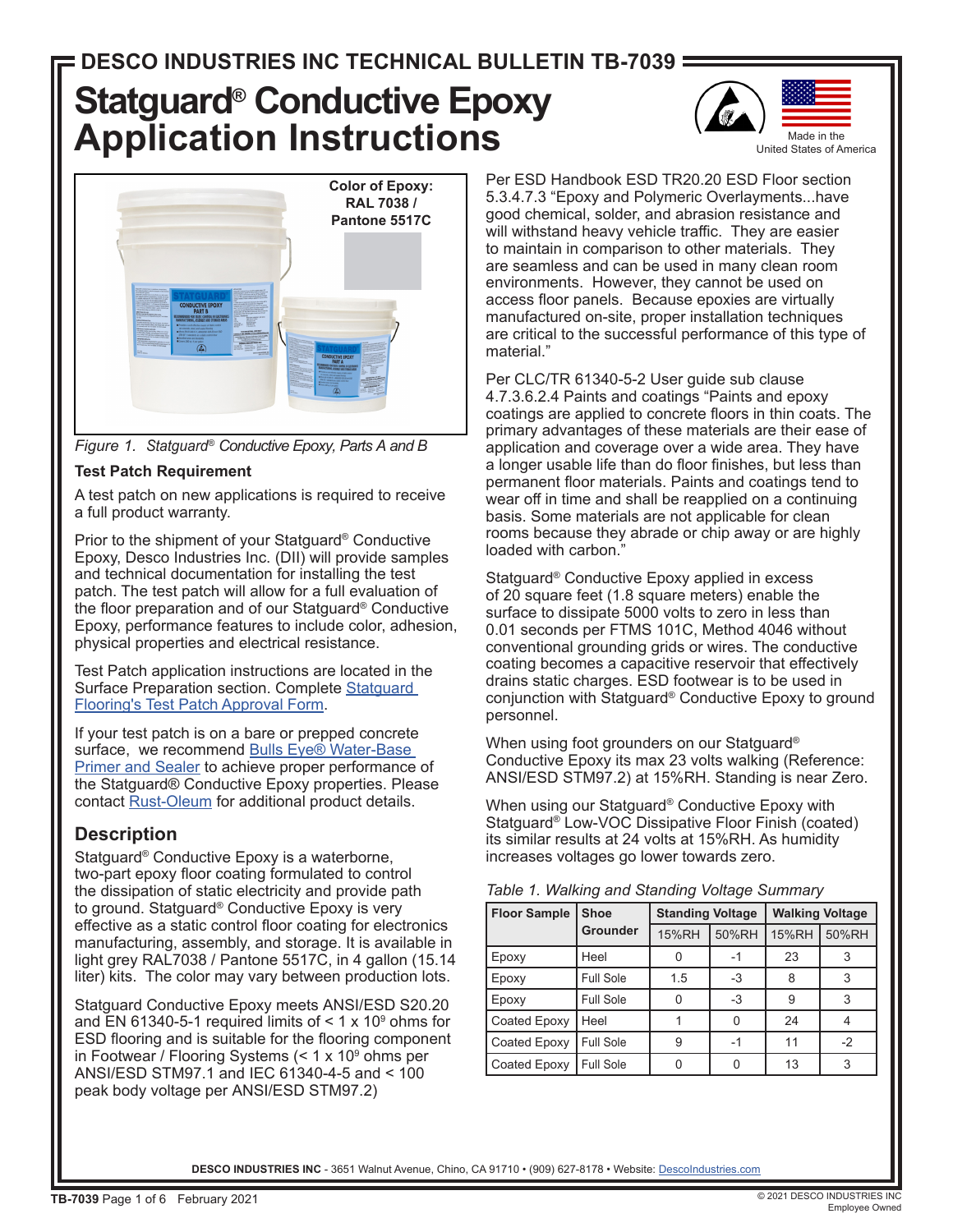*NOTE: The product should not be allowed to freeze. If the epoxy part A or part B freezes surround the closed container with hot water to thaw completely and melt the crystals back into liquid. Make sure epoxy is then brought up to room temperature 70°F (20°C) before mixing and using. Storage temperature: 1°C - 49°C (34°F - 120°F) as stated in the Safety Data Sheet. We recommend that these products be stored in their original containers and be sealed when not in use. We cannot guarantee performance if not properly stored, mixed or not installed before 3 months from date of sale.*

# **Moisture and pH Testing**

#### **Moisture in Flooring**

For applications on concrete or porous surfaces, excess moisture in or below the material or concrete slab is the cause for many coating failures. Failures such as bond failures, warping, peeling, and bubbles can appear months or years later due to the flow of moisture or moisture vapor through concrete. Ways to avoid such failures include: placing concrete over an efficient vapor barrier, use low water-cement ratios in the concrete mix, adequately cure concrete, and test and measure moisture transmission using industry-standard In Situ Probes type test kits, per ASTM F2170. The moisture levels cannot exceed 6 lbs. per 1,000 square feet per 24 hours a day.

#### **Moisture Testing**

Measure the MVTR of the concrete prior to installation, using the industrial standard test probes per ASTM F2170. The moisture levels cannot exceed 6lbs. per 1,000 square feet per 24 hours a day. Ensure that your floor is porous and breathing well before performing the test. If it is nonporous, then sand it with very abrasive sandpaper to open it up. It is porous enough when a few drops of water dropped on the surface readily absorb within 30 seconds. One test should be performed at every 1,000 square feet of space.

**Note:** Keep in mind, that even if a moisture test shows that the floor has acceptable moisture levels, it is only at the time of the test that the levels were acceptable. It is possible for the weather, sprinkler systems, or other causes to bring the floor to unacceptable levels of moisture. Therefore, it is very important that some moisture vapor control and prevention was built for the floor as well, in the way of a moisture barrier. If no moisture barrier exists, then one should be installed. Any on or below grade slab should have a moisture barrier, according to industry standards. These recommendations are about our products ability to bond to sub floors.

#### **Limitations**

- Do not install when the moisture vapor emission rate (MVER) exceeds 6 lbs. per 1000 sq. ft. (2.72 kg per 92.9m²) per 24 hours, when using the anhydrous calcium chloride test (ASTM F1869)
- Do not install with relative humidity of concrete slabs exceeds 75% (ASTM F2170)
- Use only when the substrate temperature in between 65°F and 85°F (18°C and 29°C)

*Warning: Moisture levels greater than the above mentioned may negatively affect the drying/curling process, bond strength to the substrate, as well as hardness of the finished film.*

#### **pH Testing**

The proper floor pH before applying our product should be 7 (neutral). We recommend you test the floor pH prior to installing the Statguard® Conductive Epoxy to confirm. If the floor tests above pH7 the floor must be neutralized before installing the Statguard® Conductive Epoxy.

## **Subfloor Preparation**

#### **Concrete Floors, Poured Concrete**

Cure at least 30 days. Acid etch or abrasive blast slick, glazed concrete or concrete with laitance. Test for moisture vapor content. Use compatible epoxy primer on concrete.

#### **Concrete as Underlayment**

This should be heavy weight, or a manufacturer's guaranteed cement mix, installed according to manufacturer's specs. An out-of-level floor needs to be leveled by an experienced installer. Use a Portland cement type-leveling compound that will provide a minimum 3,500 PSI compressive strength (ASTM C109), be sufficiently bonded to the floor and properly dried prior to installation of flooring. Failures can occur from patch or leveling compound not given sufficient time to dry.

#### **Concrete Sub-Floor Preparation**

ASTM F710 - 11 should be followed in preparing concrete sub floors to receive floor coatings. Fill all cracks, depressions, etc. with the leveling compounds according to manufacturer's specifications. The sub floor needs to be clean, dry, smooth, level, structurally sound and free of dust, solvent, oil, grease, wax, paint, sealing compounds, old adhesive, or other foreign materials.

Remove any curing, hardening, or breaking compounds using mechanical means, not solvents or chemicals. Epoxy primer should be used to prepare bare and prepped concrete surfaces. Use a compatible primer such as [Bulls Eye® Water-Base Primer and Sealer](https://www.rustoleum.com/product-catalog/consumer-brands/zinsser/primer-sealers/bulls-eye-water-base-primer-and-sealer/). Installing Statguard® Conductive Epoxy on improperly prepared surfaces will void product warranty and cause product failure.

#### **Previously Painted Surfaces**

Old coatings should be tested for lifting. If lifting occurs, remove the lifted coating. Otherwise, scuff or sand glossy areas and aged epoxy coatings. Clean aged epoxy or urethane coatings. Remove cracked and peeling paint.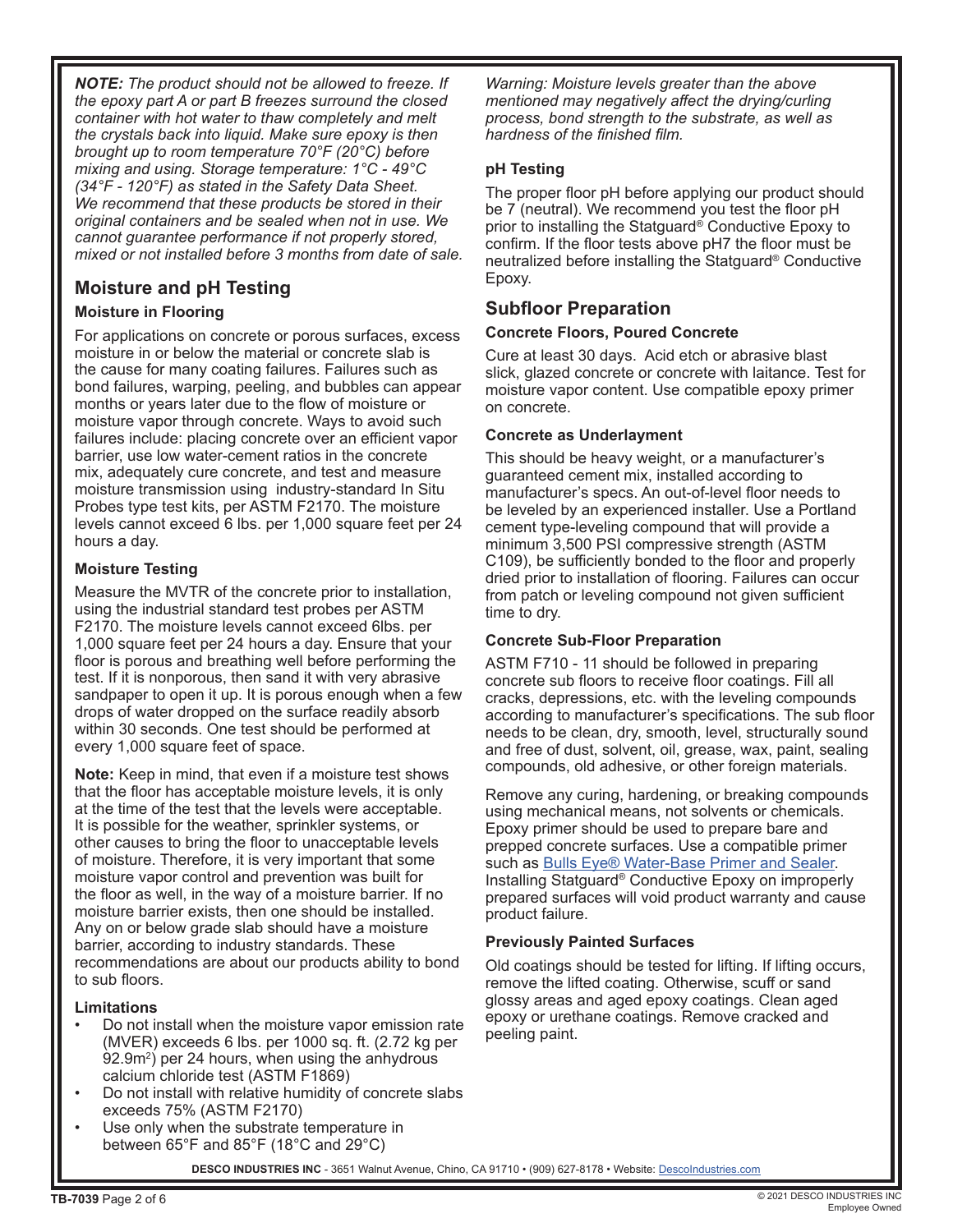#### **New Surfaces**

**Steel** - New steel surfaces should be initially blasted to near-white metal surface cleanliness.

**Galvanized Steel** - Remove dirt and oils by solvent cleaning followed by a thorough water rinsing.

**Concrete Block** - Remove loose aggregate and repair voids.

## **Before Applying**

**NOTE:** FOR INTERIOR USE ONLY. NOT INTENDED FOR EXTERIOR USE.

The surface must be clean, dry, free of oil, grease, form release agents, curing compounds, laitance, other foreign matter and be structurally sound. Remove all loose paint, mortar spatter, mill scale, and rust.

Epoxy primer is recommended for applications on bare and prepped concrete surfaces. Use of a compatible primer such as [Bulls Eye® Water-Base Primer and](https://www.rustoleum.com/product-catalog/consumer-brands/zinsser/primer-sealers/bulls-eye-water-base-primer-and-sealer/)  [Sealer](https://www.rustoleum.com/product-catalog/consumer-brands/zinsser/primer-sealers/bulls-eye-water-base-primer-and-sealer/). Statguard<sup>®</sup> Conductive Epoxy on improperly prepared surfaces will void product warranty and will cause product failure.

## **Test Patch Application Procedure**

#### **Application tools**

**1/8" Notched Squeegee** - Statguard® Conductive Epoxy may be spread using a 1/8" notched squeegee to uniformly spread and bring the epoxy to the proper thickness before rolling.

**3/8" Nap Roller** – Use a 3/8" Nap roller that is rated for epoxy use.

**Mixer tool** – use an industrial paint mixer blade designed for 2 part epoxy and an electric mixer.

#### **Statguard® Conductive Epoxy Test Patch Application Instructions:**

- 1. Tape off a 50 square feet area
- 2. Prep test patch area per technical bulletin
- 3. Mechanically mix up the pre measured epoxy kit note 30 minute pot life
- 4. Pour a ribbon of epoxy onto the prepared floor
- 5. Spread epoxy evenly on the floor using a 1/8" notched squeegee
- 6. Back roll in both directions using a 3/8" Nap epoxy roller

Note: If the test patch area is bare or had any texturing done to remove prior coatings and open up the pores of the concrete surface a compatible epoxy primer will be required . The gloss of the Statguard® Conductive Epoxy will depend on the resulting floors surface texture from the primer. Reducing the surface texture with a thicker or multiple coat primer can improve the gloss of the Statguard® Conductive Epoxy. Test patch(s) are a great way to demonstrate primer thickness options to gain the desired gloss.

#### **Adhesion Testing**

Test patch areas should be tested for adhesion performance of the coating before applying coating to the entire floor. A licensed contractor is recommended to perform proper moisture testing and adhesion testing. To best ensure consistent results, the test should be done at various locations. Allow newly applied coating to dry a minimum of 48 hours before proceeding with the test. At humidity levels over 55% RH, allow 72 hours of drying time before testing.

It is highly recommended that you do some bonding tests with Statguard® Conductive Epoxy, and primer if required, on your prepared floor in a small area of the flooring, let it sit 72 hours and check bond to see if it is good and no moisture or any other problems are present.

Use a razor to cut a cross or a few perpendicular lines over a 3" by 3" (75 mm by 75 mm) area on several spots of the thoroughly dried area. Use a piece of masking tape to cover the marked area. Make sure the tape is thoroughly adhered to the test area. Pull the tape off the surface and examine the amount of coating which has peeled off during the test. If any significant portion is transferred to the tape, better surface preparation (acid etching, cleaning or sanding) should be done on the substrate to enhance the adhesion.

## **Mixing**

Statguard® Conductive Epoxy is a two-component product supplied in 4 gallon kits which contain the proper ratio of ingredients. The entire contents of each container must be mixed together. Mix Part A (1 gallon) to Part B (3 gallon). Power mix the base portion first to obtain a smooth, homogeneous condition. After mixing base portion B, add the converter slowly with continued agitation. After the converter add is complete, continue to mix slowly. Use immediately after mixing. Mixed material is usable for 30 minutes after mixing. If it thickens, do not add thinner, but discard and mix fresh material.

## **Thinning**

NOT RECOMMENDED - CAUTION: Adding water will reduce conductivity of coating.

## **Spread Rate**

Estimated Coverage Per Gallon = 200 sq ft. at an 8 mil (0.008" thick) wet application dries to a 4 mil coating. Apply at 200 sq. ft. per gallon (5-6m²/L) depending on surface texture and porosity. Make allowance for any losses due to surface irregularities.

## **Application**

Statguard® Conductive Epoxy should be applied using a 1/8" notched squeegee to spread the epoxy evenly on the surface and then back rolled in both directions with the 3/8" Nap roller for epoxy use. With a properly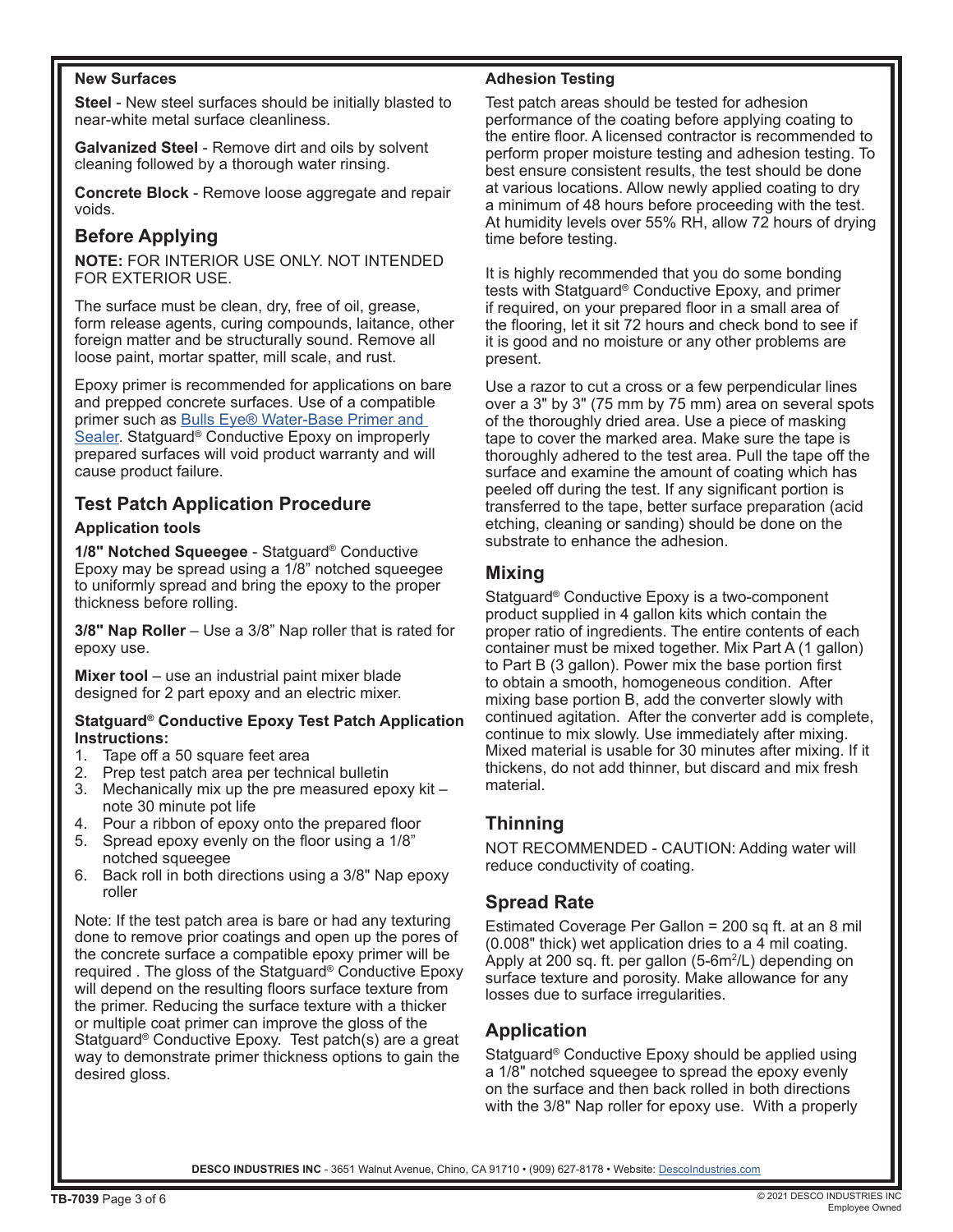prepped sub floor only one 8 mil wet coating is needed. If thicker coating is applied the dry time will be longer.

If a higher gloss is required and reducing the floor texture with a primer is not an option then a second coat of Statguard® conductive epoxy can be applied 24 hours after the 1st coat has dried. The 2nd coat should be applied by pouring mixed epoxy into a paint roller tray and rolling the epoxy on the floor in both directions with a 3/8" Nap roller for epoxy use. Note 30 minute life on mixed epoxy. Note that each gallon should cover 200 sqft.

# **Grounding**

Conventional grounding practices like connecting coated surfaces to equipment or earth ground is recommended for meeting ANSI/ESD S20.20, EN 61340-5-1 and ISO 9000 recommendations for verifying grounds. However the following is also true of conductive epoxy flooring "Floor finishes … function by two separate mechanisms. First, they reduce the surface's tendency to generate a static charge. Second, they provide a path for the dissipation of charge. The charge may dissipate over the surface of the finish or it may dissipate to ground if the floor finish is grounded." [Per ESD Handbook ESD TR20.20 section 5.3.4.2]

Four examples on how to achieve connection to the epoxy surface are:



- 1. Install a Statguard® ESD Floor Ground Strip per 1,000 square feet throughout the installation.
- 2. Bring epoxy coating in contact with a building ground rod
- 3. Install a grounded lag bolt to the floor so the bolt comes in contact with the epoxy when screwed in place
- 4. Bolt a grounded metal plate to the epoxy surface.

Statguard® Conductive Epoxy applied in excess of 20 square feet (1.8 square meters) enable the surface to dissipate 5000 volts to zero in less than 0.01 seconds per FTMS 101C, Method 4046 without conventional grounding grids or wires. The conductive coating becomes a capacitive reservoir that effectively drains static charges. ESD footwear should be used in

conjunction with Statguard® Conductive Epoxy to ground personnel.

## **Clean Up**

Statguard® Conductive Epoxy is best cleaned using water. Do not use any wet maintenance until 7 days after installation.

## **Drying**

It is recommended that Statguard® Conductive Epoxy be allowed to dry for 12-24 hours at a temperature in excess of 55°F (13°C) and under 90°F (32°C) with 50% RH. Depending on the condition, it will take 3-7 days for a complete cure and hardening of the coating.

## **Cleaning and Maintenance**

#### **Dry Maintenance**

Use sweeper, vacuum, or broom to remove dirt. Allow the full 7 days for a full cure before using a damp mop or any wet maintenance to clean the coated area. Do not use abrasive cleaners, solvents or scrubbing machines with coarse pads to clean the floor. A scrubbing machine can be used with a non-abrasive pad.

#### **Wet Maintenance**

Equipment needed:

- Statguard Stripper diluted 3:1
- Steel stiff bristle
- Plastic stiff bristle
- Low speed buffing machine
- 100-300 rpm
- Mop and bucket
- Wet dry vacuum
- 1. Mix Statguard® stripper and mop onto floor are to be cleaned, let sit for 5-8 minutes to help lift dirt off the surface.
- 2. Use Steel stiff bristle with low RPM buffer to help left and remove dirt from the epoxy surface.
- 3. Using a Wet dry Vacuum or mop, remove the loose dirt and used stripper from the floor.
- 4. Rinse the floor to remove any stripper residue left on the floor.
- 5. Once floor is dry use plastic stiff bristle and low RPM buffer to go over the clean area to restore the gloss on the epoxy.

## **Optional Finish / Sealer**

Statguard<sup>®</sup> Conductive Epoxy can be over-coated or sealed with Statguard® Dissipative Floor Finish to increase durability, enhance shine, improve ease of maintenance, and seal out dirt and debris. It is a polymer base floor finish/ sealer that can be used as a top coat on the Statguard® Conductive Epoxy Coating. Surface resistance will then be in the 1 x 10 $^{\circ}$  to < 1 x 10 $^{\circ}$ ohm range. Two coats are recommended. Three coats will improve electrical properties, durability and reduce frequency of maintenance. Ask for Technical Bulletin [TB-7042](http://www.descoindustries.com/pdf/TB-7042.pdf) for more information on Statguard® Dissipative Floor Finish.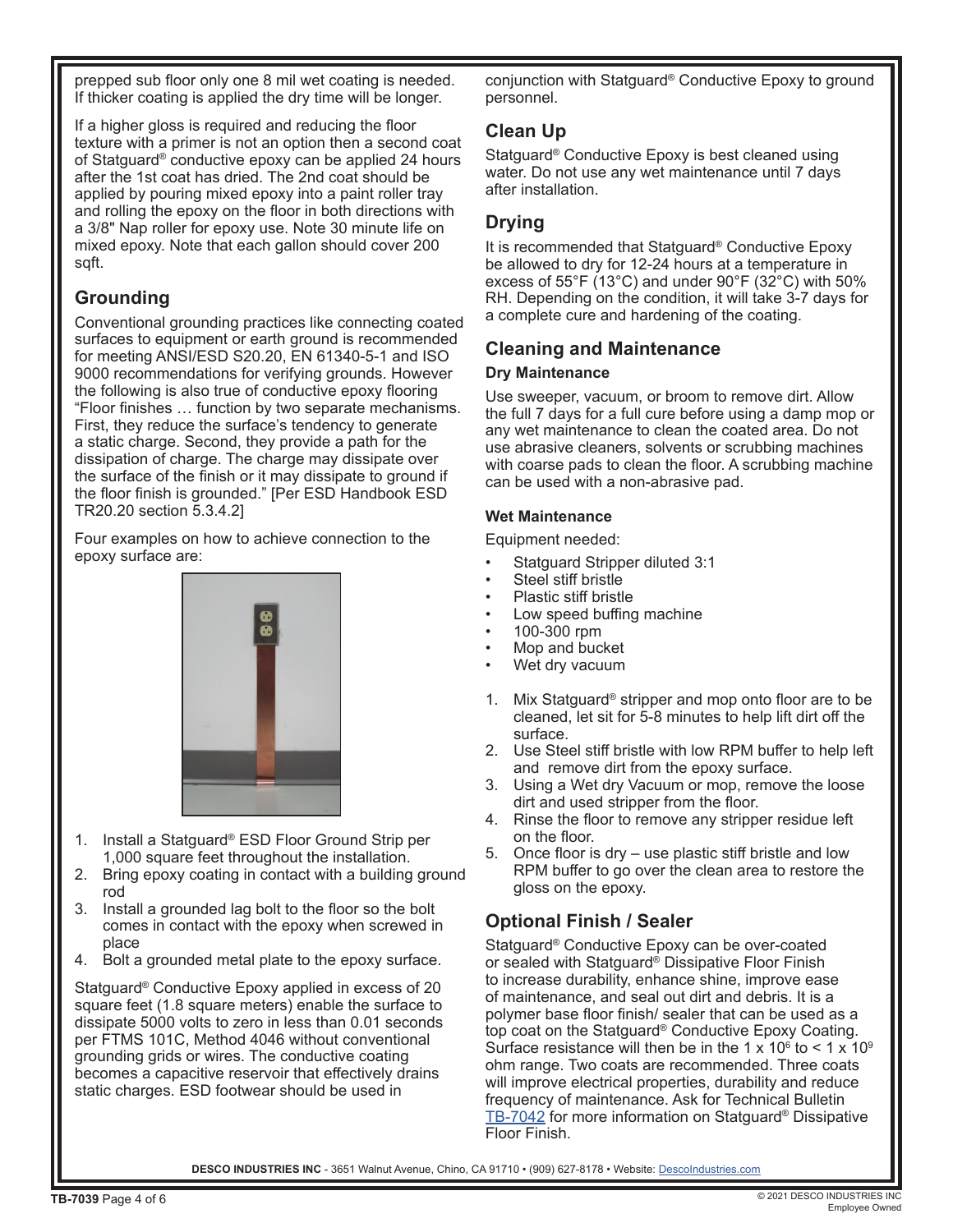## **Physical Properties**

| <b>Type</b>                  | Water based conductive 2 part<br>Epoxy                                                                                                                          |  |  |  |
|------------------------------|-----------------------------------------------------------------------------------------------------------------------------------------------------------------|--|--|--|
| <b>Color</b>                 | <b>Light Grey</b>                                                                                                                                               |  |  |  |
| <b>Pot Life</b>              | 30 minutes                                                                                                                                                      |  |  |  |
| <b>Vehicle Type</b>          | <b>Waterborne Epoxy</b>                                                                                                                                         |  |  |  |
| <b>Pigment Type</b>          | Lead free, inorganic pigment,<br>tin antimony oxide, TiO2                                                                                                       |  |  |  |
| Viscosity @ 25°C             | Part B pigment side:<br>2100-2600 cps; 75-80 KU<br>Part A clear resin side:<br>600-1000 cps; 75-80 KU<br>Mix Ratio 3:1 by volume B:A<br>2500-3000 cps; 83-88 KU |  |  |  |
| <b>Flammability</b>          | Non-flammable                                                                                                                                                   |  |  |  |
| <b>Flash Point</b>           | Part A: 121 °C (250 °F)<br>Part B: 95 °C (203 °F)                                                                                                               |  |  |  |
| Solids                       | On mixed basis by Volume<br>50%<br>By weight 63%                                                                                                                |  |  |  |
| <b>Coating Density</b>       | On mix basis 10.75 lbs per<br>gallon                                                                                                                            |  |  |  |
| Gloss                        | Varying on application type<br>and thickness, 15 to 35 CV's<br>on a 60° angle                                                                                   |  |  |  |
| <b>Temperature Range</b>     | Wet: 50°F - 110°F (10°C -<br>$43^{\circ}$ C)<br>Dry: 33°F - 303°F (1°C -<br>$149^{\circ}$ C)                                                                    |  |  |  |
| <b>Abrasion Resistance</b>   | ASTM D4060<br>0.07 g (Tabor CS 17 1000<br>cycles with 1000g load)                                                                                               |  |  |  |
| <b>Impact</b>                | ASTM D2794<br>160 lbs direct with no effect                                                                                                                     |  |  |  |
| <b>Flexibility</b>           | ASTM D522<br>Passes 0.5" mandrel bend test                                                                                                                      |  |  |  |
| <b>MEK Rub</b>               | <b>ASTM D5402</b><br>100 MEK double rub did not<br>touch the film                                                                                               |  |  |  |
| <b>Electrical Properties</b> |                                                                                                                                                                 |  |  |  |
| Rtt                          | 1 x 10 <sup>4</sup> to < 1 x 10 <sup>7</sup> ohms per<br>ANSI/ESD S7.1 or<br>IEC 61340-4-1                                                                      |  |  |  |

**Rtg** 1 x 10<sup>4</sup> to < 1 x 10<sup>7</sup> ohms per ANSI/ESD S7.1 or IEC 61340-4-1

Test the surface resistance point to point (Rtt or Rtg), and resistance-to-ground (Rtg or Rg) properties of coated area per ANSI/ESD S7.1 or Compliance Verification ESD TR53 at initial installation and quarterly. For quick and easy verification of the coating, we recommend using a Desco Industries Surface Resistance Test Meter Kit.



*Figure 2. [D19290](https://statguard.descoindustries.com/StatguardFlooringCatalog/Measurement-Meters/D19290/) Statguard Flooring Surface Resistance Meter Kit*